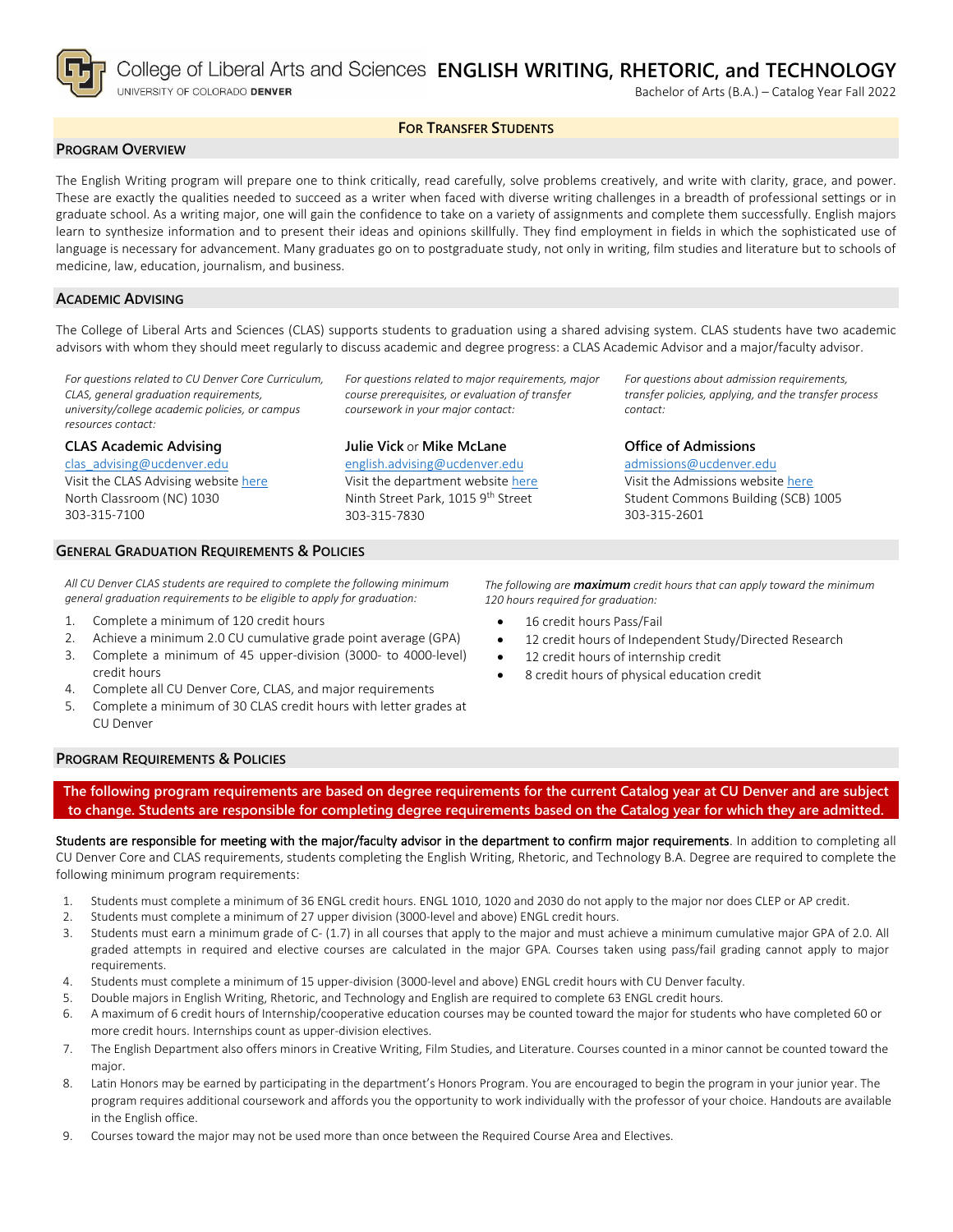

Bachelor of Arts (B.A.) – Catalog Year Fall 2022

# **FOR TRANSFER STUDENTS**

# **COURSEWORK THAT CAN BE COMPLETED AT PREVIOUS INSTITUTION**

The following is a "bucket" of requirements students can complete prior to transferring to CU Denver, including equivalent Colorado Community College System (CCCS) courses. To determine the equivalencies of courses to be completed at non-CU Denver institutions, students can visit [www.transferology.com](http://www.transferology.com/)**.** It is critical students connect with a CU Denver academic advisor to ensure planned courses will transfer *and* apply to CU Denver degree requirements. All non-CU Denver coursework must be completed with a C- or better to be eligible for transfer.

Students interested in completing an Associate (A.A. or A.S.) Degree or a [Colorado Statewide Transfer Articulation Agreement or Degree with](https://highered.colorado.gov/transfer-degrees)  [Designation \(DWD\)](https://highered.colorado.gov/transfer-degrees) must work with their community/junior college academic advisor to create an academic plan that accounts for all degree or transfer articulation agreement requirements. Colorado Community College Students may also explore the option to complet[e Reverse Transfer](https://highered.colorado.gov/students/attending-college/colorado-reverse-transfer) at CU Denver.

| <b>CU Denver Requirements</b>                       | <b>CU Denver</b><br><b>Credits</b> | <b>CCCS Equivalent Courses &amp; Notes</b>                                                                                                                                                                            | <b>CCCS</b><br><b>Credits</b> |
|-----------------------------------------------------|------------------------------------|-----------------------------------------------------------------------------------------------------------------------------------------------------------------------------------------------------------------------|-------------------------------|
| <b>CU Denver Core Curriculum Requirements</b>       | $34 - 40$                          |                                                                                                                                                                                                                       |                               |
| ENGL 1020 - Core Composition I                      | 3                                  | <b>FNG 1021</b>                                                                                                                                                                                                       |                               |
| ENGL 2030 - Core Composition II                     | 3                                  | <b>FNG 1022</b>                                                                                                                                                                                                       |                               |
| Mathematics                                         | $3 - 4$                            | MAT 1240 recommended or GT-MA1                                                                                                                                                                                        |                               |
| Arts                                                | 3                                  | GT-AH                                                                                                                                                                                                                 |                               |
| Humanities                                          | 3                                  | GT-AH or GT-HI                                                                                                                                                                                                        |                               |
| <b>Behavioral Sciences</b>                          | $3 - 4$                            | GT-SS                                                                                                                                                                                                                 |                               |
| Social Sciences                                     | $3 - 4$                            | GT-SS or GT-HI <sup>*</sup>                                                                                                                                                                                           |                               |
| Natural/Physical Science with lab                   | $4 - 5$                            | GT-SC1                                                                                                                                                                                                                |                               |
| Natural/Physical Science without lab or Math        | $3 - 5$                            | GT-SC2 or GT-MA1 (except the course used for Core Math) or GT-SC1                                                                                                                                                     |                               |
| International Perspectives                          | 3                                  | Additional GT-AH, HI, SS* (see note below)                                                                                                                                                                            |                               |
| Cultural Diversity                                  | 3                                  | To be completed at CU Denver. This requirement must be completed with an<br>upper-division course and CCCS courses will not apply.                                                                                    |                               |
| <b>CLAS Graduation Requirements</b>                 | $15 - 29$                          |                                                                                                                                                                                                                       |                               |
| CLAS Communicative Skills                           | 3                                  | COM 1150 or PHI 1013                                                                                                                                                                                                  |                               |
| CLAS Second Language                                | $0 - 10$                           | e.g., SPA 1012 or ASL 1122<br>Students have several options to fulfill this requirement. Please consult a CU<br>Denver CLAS Academic Advisor.                                                                         |                               |
| CLAS Humanities                                     | 3                                  | Any transferrable LIT, HIS, HUM, or PHI course                                                                                                                                                                        |                               |
| <b>CLAS Behavioral Sciences</b>                     | $3 - 4$                            | Any transferrable ANT, COM, or PSY course (except GT-SC courses)                                                                                                                                                      |                               |
| <b>CLAS Social Sciences</b>                         | $3 - 4$                            | Any transferrable ECO, ETH, GEO, POS, or SOC course (except GT-SC courses)                                                                                                                                            |                               |
| CLAS Natural/Physical Science with lab              | $3 - 5$                            | GT-SC1<br>If students complete only one science course with a lab for the CU Denver Core<br>Curriculum, this course must have an associated lab.                                                                      |                               |
| Minimum Applicable Transfer Credits<br>Recommended: | 60                                 | Students completing less than 60 applicable transfer credits will have additional<br>credits to complete at CU Denver. Students needing general elective credits<br>should consult a CU Denver CLAS Academic Advisor. |                               |

*\**The applicability of Guaranteed Transfer (GT Pathways) courses to specific CU Denver Core Curriculum requirements requires completion of a block of five courses: two GT-AH courses; one GT-HI course; one GT-SS course; and one additional GT-AH, GT-HI, or GT-SS course.